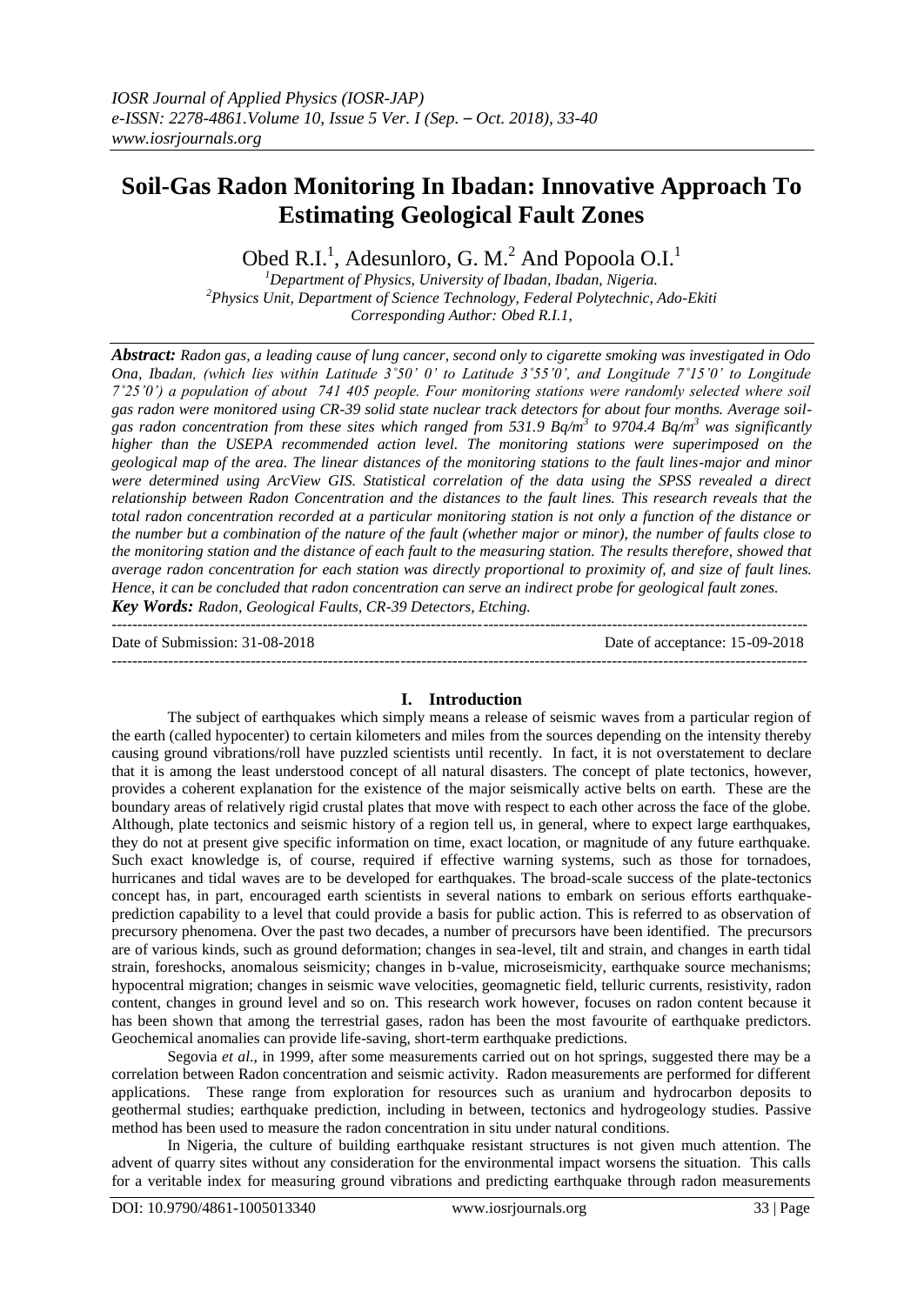since radon is the only ubiquitous radioactive noble gas that does not chemically react with its environment, be it rock or water. Its half life (3.83 days) is long enough that it can carry useful information on dynamic events. Several million earthquakes occur annually; thereby, thousands occur each day, although most are too small to be located. The problem, however, is in pinpointing the area where a strong shock will center and when it will occur. These justify the need for this research.

One of the techniques which bear considerable promise to predict an approaching earthquake is the measurement of excessive radon exhalation from the interior of the earth. This research work is, therefore, aimed at investigating radon anomaly for use in earthquake prediction and location of geological faults in Odoona Elewe, Ibadan, Nigeria where frequent earth tremors have been reported in the past few years.

#### **II. Materials And Methods**

#### *Study area*

The study area (Odo Ona area of Ibadan) lies within Latitude  $3^0 50^{\degree}$  o' to Latitude  $3^0 55^{\degree}$  and Longitude  $7^015^0$  to Longitude  $7^025^0$  and spans four Local Governments regions namely- Ibadan North West, Ibadan South West, Ido and Oluyole Local Government Areas of Oyo State. The population distribution of the area of research is presented in table 1. The area account for about 13.259% (741405 inhabitants) of the total population.

| <b>Table 1.</b> I obulation uistribution at study area |            |        |        |  |
|--------------------------------------------------------|------------|--------|--------|--|
| <b>Local Govt Area</b>                                 | Population | Male   | Female |  |
| Ibadan North West                                      | 152834     | 75311  | 77523  |  |
| Ibadan South West                                      | 282585     | 139515 | 143070 |  |
| Ido                                                    | 103261     | 51750  | 51511  |  |
| Oluvole                                                | 202725     | 102220 | 100505 |  |
|                                                        |            |        |        |  |

**Table 1:** Population distribution at study area

#### *Location of Monitoring Stations:*

Based on consultation with the dwellers in the region, four monitoring stations were randomly selected and their location noted using the GPS device. The geographical map of the study area showing measuring stations is shown in Figure 1.

- a. Station 1- Odo Ona Elewe river with GPS Location. N 7.33837, E 3.85862
- b. Station 2- with GPS Location N 7.39930, E3.87086.
- c. Station 3- with GPS Location N 7.33160, E 3.84679. d. Station 4- with
	- GPS Location N 7.28410, E 3.85009.

#### *Regional Geology of Ibadan*

The study area (Ibadan) lies within the Precambrian basement complex of Nigeria. Several workers have described the general geology of the Nigerian basement complex while a number of unpublished reports on the geology of the basement complex is credited to the Geological Survey of Nigeria. However, Oyawoye (1972) classified rocks of the basement complex into four principal groups- older granites, migmatitic complex, metasedimentary series and miscellaneous rock type. However, the most acceptable and widely used description of the Nigerian Precambrian basement complex was developed by Ferre et al (1997). He divided the basement complex rocks into six groups, viz.

- (1) Migmatite-Gneiss-Quartzite Complex
- (2) Slightly Migmatized to Non-Migmatized Metasedimentary and Metaigneous rocks (Schist Belts).
- (3) Charnokitic, Gabbroic and Dioritic Rocks
- (4) Older Granite Suite
- (5) Metamorphosed to unmetamorphosed calc-alkaline volcanics and hypabyssal rocks.
- (6) Unmetamorphosed Dolerite Dykes, Basic Dykes and Syenite Dykes etc.

The migmatite-gneiss-quartzite complex is dominated by quartzo-feldspathic, biotite-hornblende bearing gneisses, schist and migmatites in which minerals such as garnet, silimanite, kyanite and staurolite suggest that they were metamorphosed under high grade amphibolite facies. These granitoids include charnockites, gabbros, dolerites and the older granites, which are Pan-African in age (750-500Ma). The diorites within the older granite suite and believed to have been formed as a result of subduction processes (Ferre et al., 1997).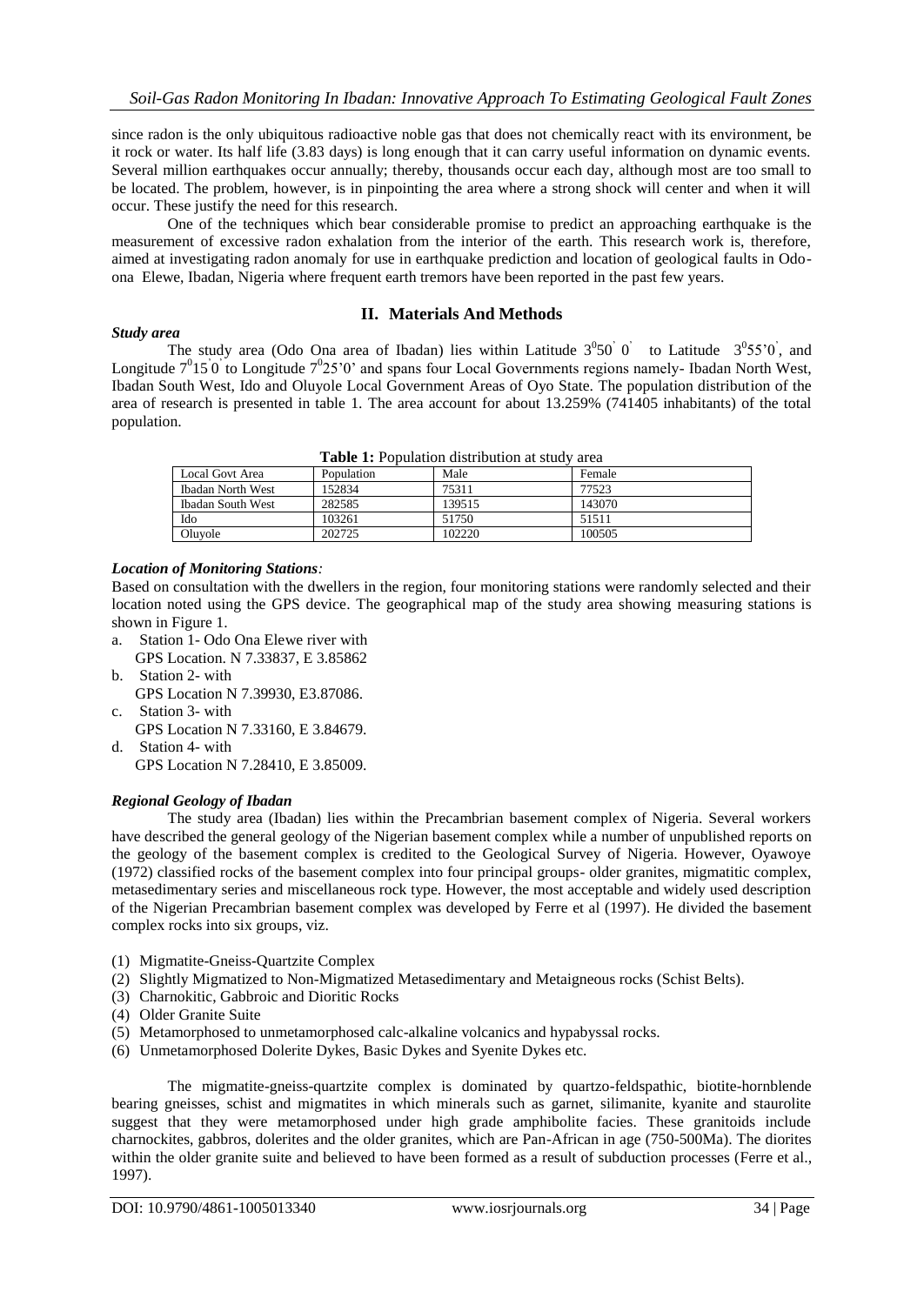The schist belts mostly consist of low to medium grade metasediments, and mafic-ultramafic bodies. Au, Fe, Ni, Cr ores are notably linked with these assemblage, and the belts are considered to be Proterozoic in age. Lithological, geochronological and multi-deformational attributes suggest that the Nigerian domain may have been part of an Archean continental proto-shield ranging from green-schist to low amphibolite metamorphic facies (Ferre et al., 1997).



**Fig. 1:** The Geographical Map of the Study Area Showing Measured Stations.

## *Local Geology of the Study Area*

The major rock types in Ibadan include; quartzite/quartz schist pegmatite banded gnesis, granite gneiss, migrated gneiss and augends with minor intrusions of dolerite, aplite, quartz veins and pegmatite. Particularly in odo-ona elewe/kekere region, of Oluyole local government, grant guises, pegmatite and quartile are predominant. The sampling stations are shown on the geological map in Fig. 2.

## *Quartzite*

Quartzite form prominent topographic features around Asipa, Oke-Aremo, premirre hill, Mokola-Oremeji ridge, the ridge between the Polytechnic and University of Ibadan Campuses, and likewise the area of investigation, Odo-Ona. They generally lack schistocity except in Mokola area where they are schistose. Most of the exposed quartzite are highly weathered with dull luster while the fresh samples are shining with vitreous luster. Darkening of the quartzite was due to precipitation of ferric oxide (Fe<sub>2</sub>0<sub>3</sub>) from the unstable hydroxide.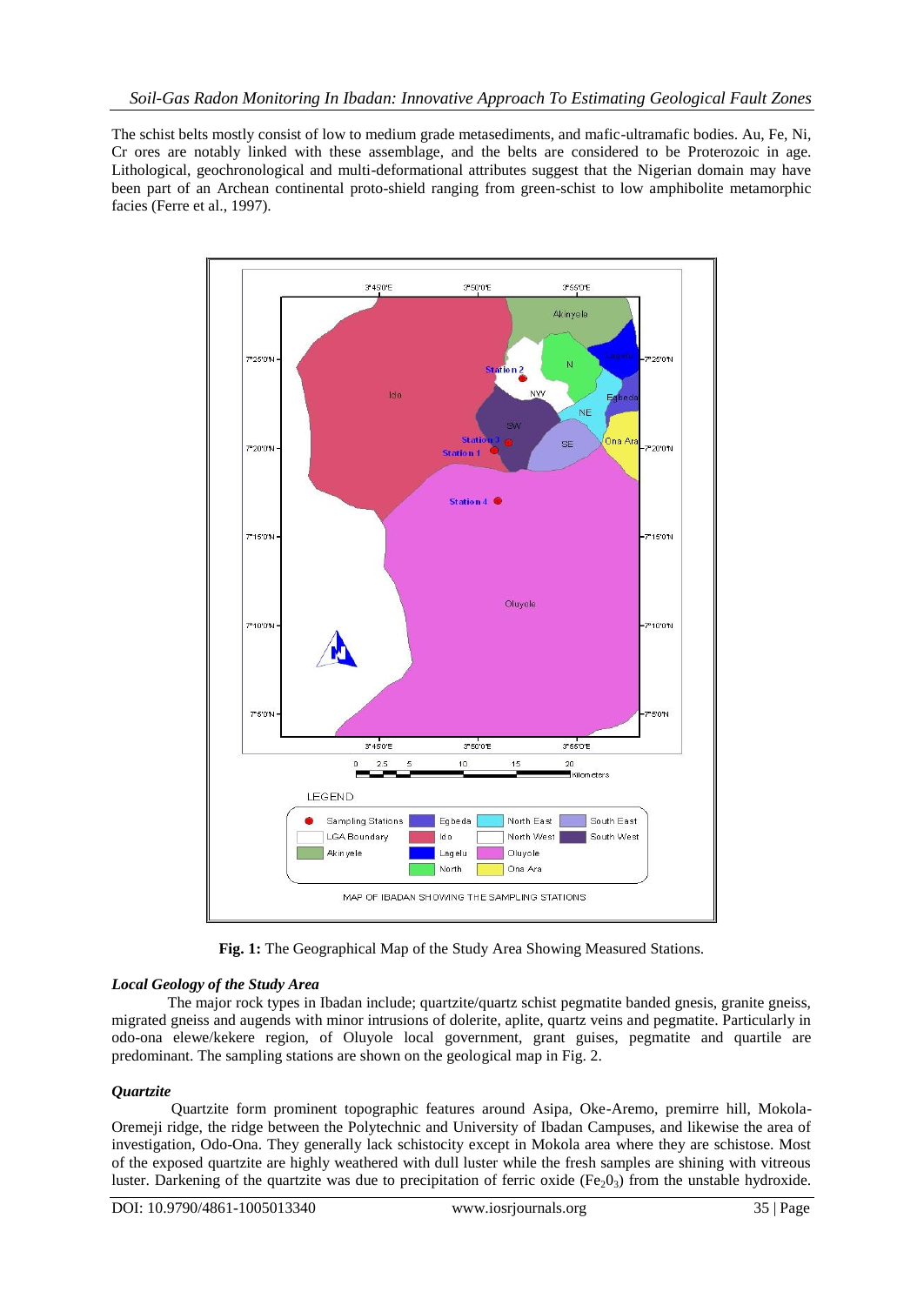The major observed structures are faults and joints. Quartzite ridges in Ibadan are trend in NNW-SSE direction and they are essentially composed of tightly interlocking medium grains of quartz. The grains exhibit granoblastic texture, often whitish of grayish in colour. This is shown in Fig. 2. This rock represents a quartzrich zone within a mass gneissose rock. It consists essentially of interlocking of medium to coarse grained anhedral quartz grains which show some tendency parallel elongation. Scattered within the mass of quartz are occasional subhedral laths of colourless muscovite which exhibit strong birefringence. Also present are rare, very find zircon grains.

#### *Migmatite Gneiss*

Migmatites are the most widespread group of rocks in the Basement Complex. They form the ground mass in which all other rocks seem to occur. The gneisses are strongly foliated with a general strike of NNW-SSE direction. They exhibit alternating leucocratic and melanocratic bands, of equal dimensions, angular to sub angular in shape. The bands vary in width from fraction of an inch to about two inches and commonly have thick dark band. Observed minor structures on the banded gneiss included folds, pinch and swell structure, concordant and discordant quartz veins. This is a gneissose rock made up mainly of irregular bands and aggregations of coarse grained, quartz and zones composed of interlocking, fine grained, subhedral feldspar grains. Plagioclase is present in minor amounts but most of the feldspar present is alkaline in character and displays prominent cross-hat hatched twining. Irregular, discontinuous stringers of fine grained ferromagnesian minerals present traverse the rock. Strongly pleochroic brown biotite and green hornblende are the predominant types present; they are accompanied by occasional fine subhedral grains of pink garnet. There are occasional highly altered laths of a highly altered clinopyroxene-possibly hedenbergite. Very fine, subhedral zircon and sphene grains are present in accessory amount.



**Fig. 2:** Overlay of the Sampling Stations on the Geological Map of the Study Area.

## *Granite Gneiss*

A distinctive characteristic of this rock type of the (eye-like) clothe structure resulting from flowage of micaceous Mineral around less developed crystals of quartz and feldspar. They are coarse grained, angular to sub angular in shape and brownish in colour due to its high feldspar content. The rock is segmented into large boulders by a well-developed joint system. The general strike is NNW-SSE direction. This is a fine to medium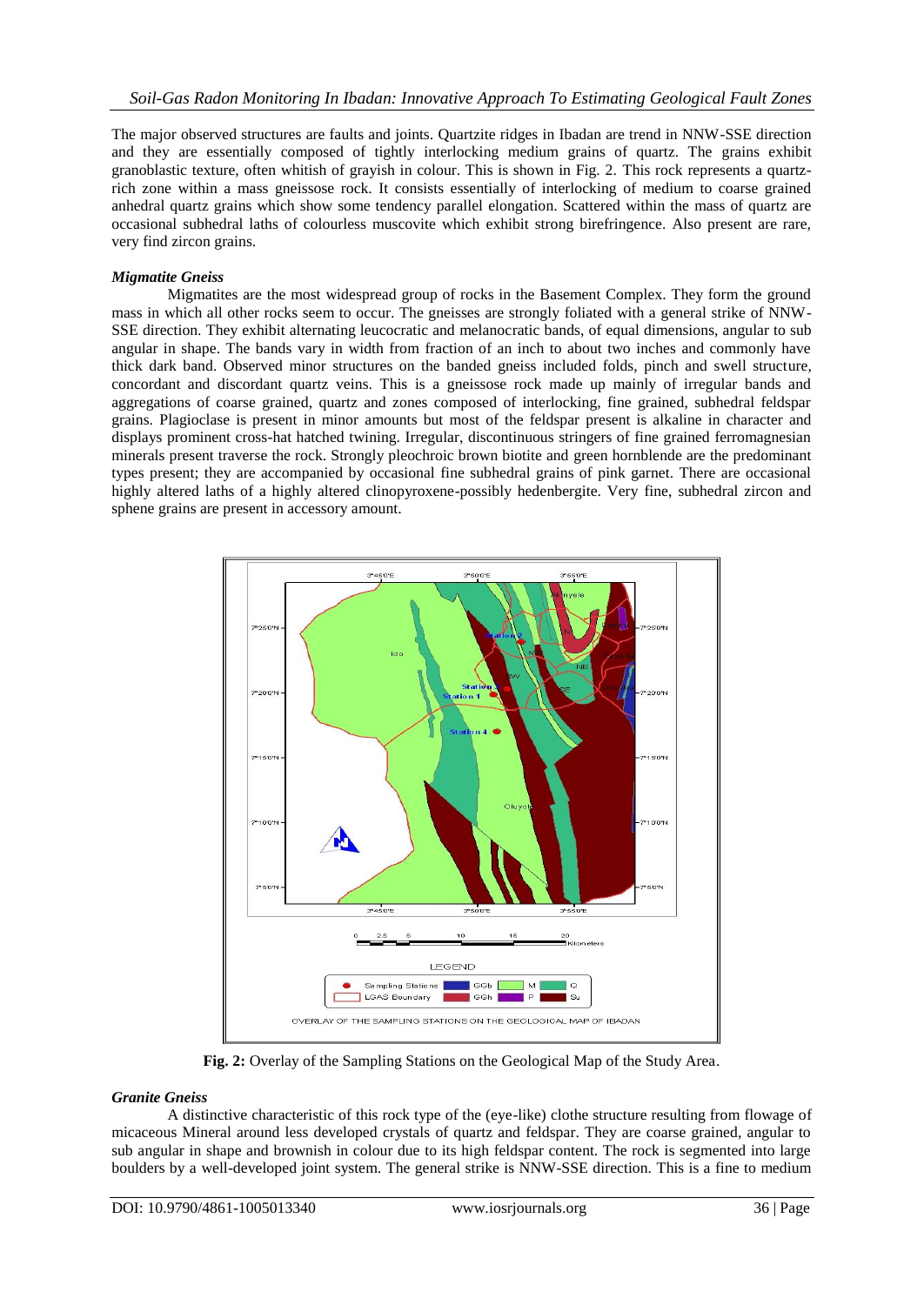grained granitic rock made up of varying amounts of quartz, and alkaline feldspar together with subordinate amount of plagioclase and biotic. The quartz and feldspar form an interlocking mosaic of interlocking fine to occasionally medium anhedral of subhedral grains. Irregular stringers of very finely granular quartz and feldspare traverse the rock, suggesting that it has been subjected to a minor post-crystallization cataclastic event. Biotite is scattered throughout in subordinate amounts; it is a variety strongly pleochroic in shades of pale to dark brown which occurs in irregular clusters of the laths. Opaque grains probably composed of iron oxides, are present in accessory amounts. Also present are occasional anhedral carbonate grains.

#### *Pegmatites*

They are coarse grained and mostly occur as intrusions (veins) in the major rock types in Ibadan. Their contacts with the host rock are sharp or gradational and intrude concordantly and discordantly to the host rock. They appear pinkish in colour due to the presence of alkali feldspars and quartz. In certain part of the study area, they are massive in extent and appear to be the major rock type.

Results of the identification of rocks and petrography descriptions of rocks in Odo-Ona Area of Ibadan reveal that they are from a zone of Alkali Granites or Granitic Gneisses.

### *Experimental method*

The method that has been applied here is track etch technique using CR-39 detectors. The choice of CR-39 as the Solid State Nuclear Tract Detectors (SSNTD) used for this research is its excellent sensitivity over a wide range of particle energies, and its good chemical and electrochemical properties. For  $\alpha$ -particle measurement, CR-39 detectors are sensitive over the range 0.1-40 MeV which makes them an excellent choice for these types of measurements. The CR-39 detectors and cups used for this research work were kindly donated. The detectors of 1 cm<sup>2</sup> area were already fixed in the cups and the cups were sealed in a radon tight foil. The foils were only removed at the sites and consequently, for the CR-39 detectors to be exposed to radon. The cups were 4.7 cm in height and 6.3 cm in diameter.

A P.V.C. pipe with upper and lower sides open was placed inside the hole of 70 cm deep below the earth surface. The cup was placed within the P.V.C. pipe in the hole. Silica gel was placed in the hole surrounding the cup to absorb moisture there. This is showed in Fig. 3. The upper end of the P.V.C. pipe that was almost in the level of the upper ground surface was covered with a lid. The arrangement reduced the effect of external meteorological effect on radon flow.



**Fig. 3**: The experimental set-up during the measurement of radon concentration.

Each CR-39 alpha-track detector was exposed for 4 days (96 h) in such an undisturbed condition. On completion of the exposure time, the detector was removed and another detector was placed in the same manner. After exposure, 38 CR-39 detectors that were deployed to the four Monitoring stations were taken to the Radiation and Health Physics laboratory at the Department of Physics, University of Ibadan for chemical etching and analysis.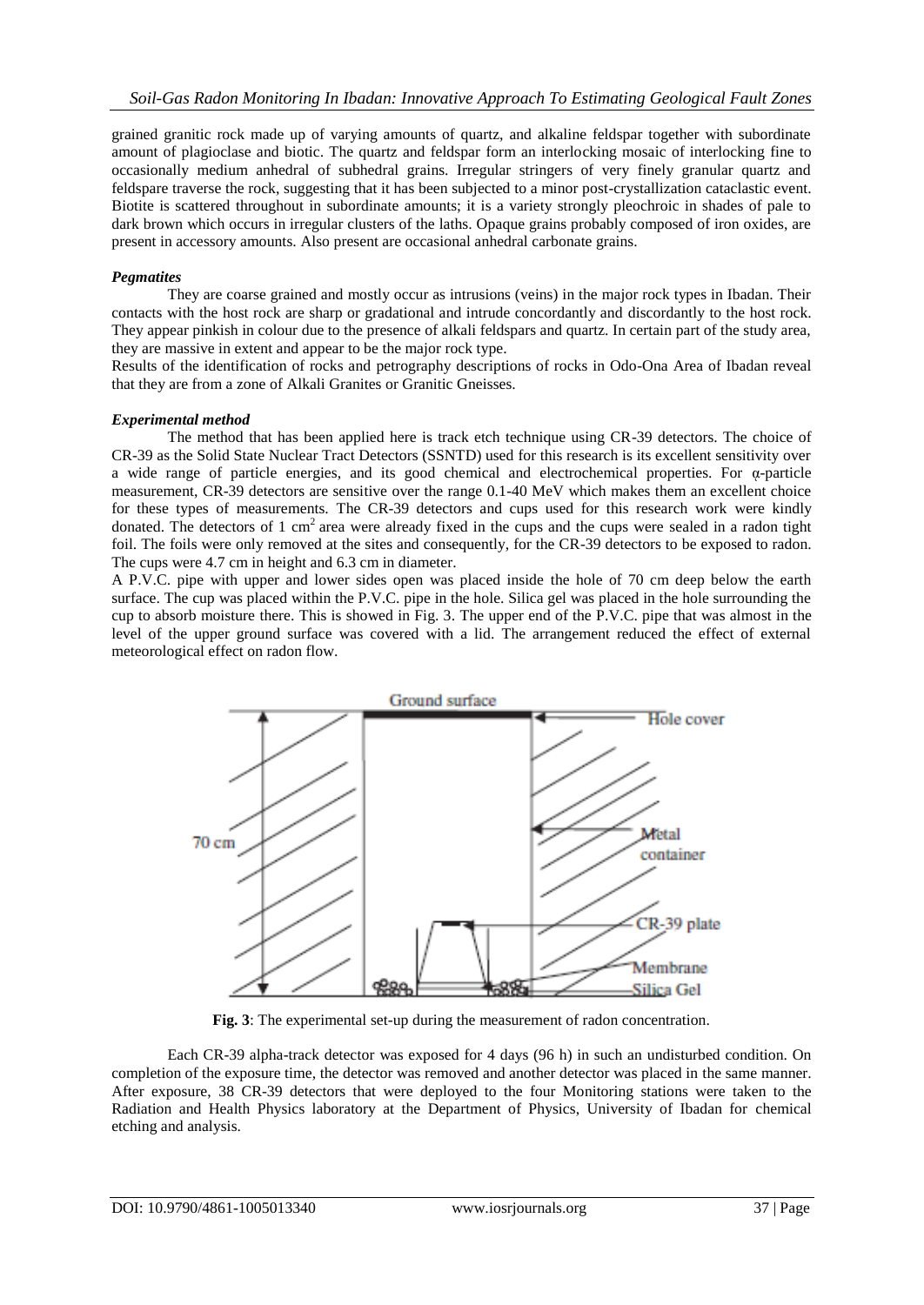#### *Method of Analysis*

The solid state nuclear track detectors were etched in  $6.25M$  NaOH solution for 2 hrs at 90 $^{\circ}$ C. The temperature was carefully maintained at constant value. The detectors were first washed under running water and then in distilled water. This was done to stop the activity of the etchant. The tracks in the plates formed due to alpha particles were counted by a semi-automatic inage analysis system consisting of a CCD camera, a personal computer and an optical microscope. The alpha tracks were analysed using the Image J software from which their respective radon concentrations were determined.

#### **III. Results**

At the commencement of the experiment there was a problem of moisture accumulation over the membrane. This was overcome by placing silica gel in the shallow borehole and the problem was greatly reduced. There was no significant change in the atmospheric pressure (753  $\pm$  1 mm of Hg) during the period of investigation. The radon concentrations determined in  $\text{Bq/m}^3$ .

#### **IV. Discussions**

#### *Odo Ona Monitoring Station*

The deduced Radon concentration ranges from BDL to 848 Bq/m<sup>3</sup>. The average Radon concentration for the monitoring Station within the period of investigation is 531.9 Bq/m<sup>3</sup>. The standard deviation is 278.9 Bq/m<sup>3</sup>. Peak radon anomaly 848 Bq/m<sup>3</sup> was recorded on 21<sup>st</sup> day of investigation.

#### *Orita Challenge Monitoring Station*

The deduced Radon concentration ranges from  $424$  to  $2120$  Bq/m<sup>3</sup>. The average Radon concentration for the monitoring Station within the period of investigation is 970.4 Bq/m<sup>3</sup>. The standard deviation is 677.1 Bq/m<sup>3</sup>. Peak radon anomaly 2120 Bq/m<sup>3</sup> was recorded on the 9<sup>th</sup> day of investigation

## *Asipa Monitoring Station*

The deduced Radon concentration ranges from  $424$  to  $2120$  Bq/m<sup>3</sup>. The average Radon concentration for the monitoring Station within the period of investigation is  $904.4 \text{ Bq/m}^3$ . The standard deviation is 522.7 Bq/m<sup>3</sup>. Peak radon anomaly 2120 Bq/m<sup>3</sup> was recorded on 29<sup>th</sup> day of investigation.

## *Ratcon Quarry Monitoring Station*

The deduced Radon concentration ranges from  $424$  to  $1696$  Bq/m<sup>3</sup>. The average Radon concentration for the monitoring Station within the period of investigation is 781.9 Bq/m<sup>3</sup>. The standard deviation is 448.2 Bq/m<sup>3</sup>. Peak radon anomaly 1696 Bq/m<sup>3</sup> was recorded on  $13<sup>th</sup>$  day of Investigation.

From the rmean radon concentration in each of the regions under investigation had the following ranking:

| Orita Monitoring station         | Highest (970.4 $Bq/m3$ )             |
|----------------------------------|--------------------------------------|
| Asipa Monitoring station         | Very High $(904.4 \text{ Bq/m}^3)$   |
| Ratcon Quarry Monitoring station | High $(781.9 \text{ Bq/m}^3)$        |
| Odo Ona Monitoring station       | Fairly High $(531.9 \text{ Bq/m}^3)$ |

The discovery confirms that Radon concentration levels are based not on artificial activities of quarries that periodically but regularly blasts causing ground vibrations but are rather caused by the tectonic nature of the lithosphere regions under investigation. It therefore, shows a correlation between the seismicity which is a product of earthquakes and radon concentration.

A Juxtapose of the linear distances of the fault line(s) to each measuring station with respective radon concentration from the latter is presented in Table 2.

| <b>Table 2.</b> Emical distances of the fault fine (3) to each measuring station |             |                     |                      |  |  |
|----------------------------------------------------------------------------------|-------------|---------------------|----------------------|--|--|
|                                                                                  | Radon Conc. | Distance from Major | Distance from Minor  |  |  |
|                                                                                  | $(Bq/m^3)$  | Fault line (m)      | Fault line (m)       |  |  |
| Orita Monitoring station (S2)                                                    | 970.4       | 1142.6, 1744.0      | 234.4                |  |  |
| Asipa Monitoring station (S3)                                                    | 904.4       |                     | 432.1, 601.3, 642.0  |  |  |
| Ratcon Quarry Monitoring                                                         | 781.9       |                     | 808.2, 887.7, 1530.9 |  |  |
| Station (S4)                                                                     |             |                     |                      |  |  |
| Odo Ona Monitoring station                                                       | 531.9       | 982.4               |                      |  |  |
| (S1)                                                                             |             |                     |                      |  |  |

**Table 2:** Linear distances of the fault line(s) to each measuring station

Major fault lines are deeper and cover a very wide area while minor fault cover a very small area. For Orita Monitoring station (S2), there are two major fault lines at distances 1142.6 m and 1744.0 m and one minor fault line at linear distance 234.4 m respectively as indicated in Table 2 with an average radon concentration of 970.4 Bq/m<sup>3</sup>. There are three minor fault lines close to Asipa monitoring station (S3) at distances 432.1 m, 601.3 m, and 642.0 m,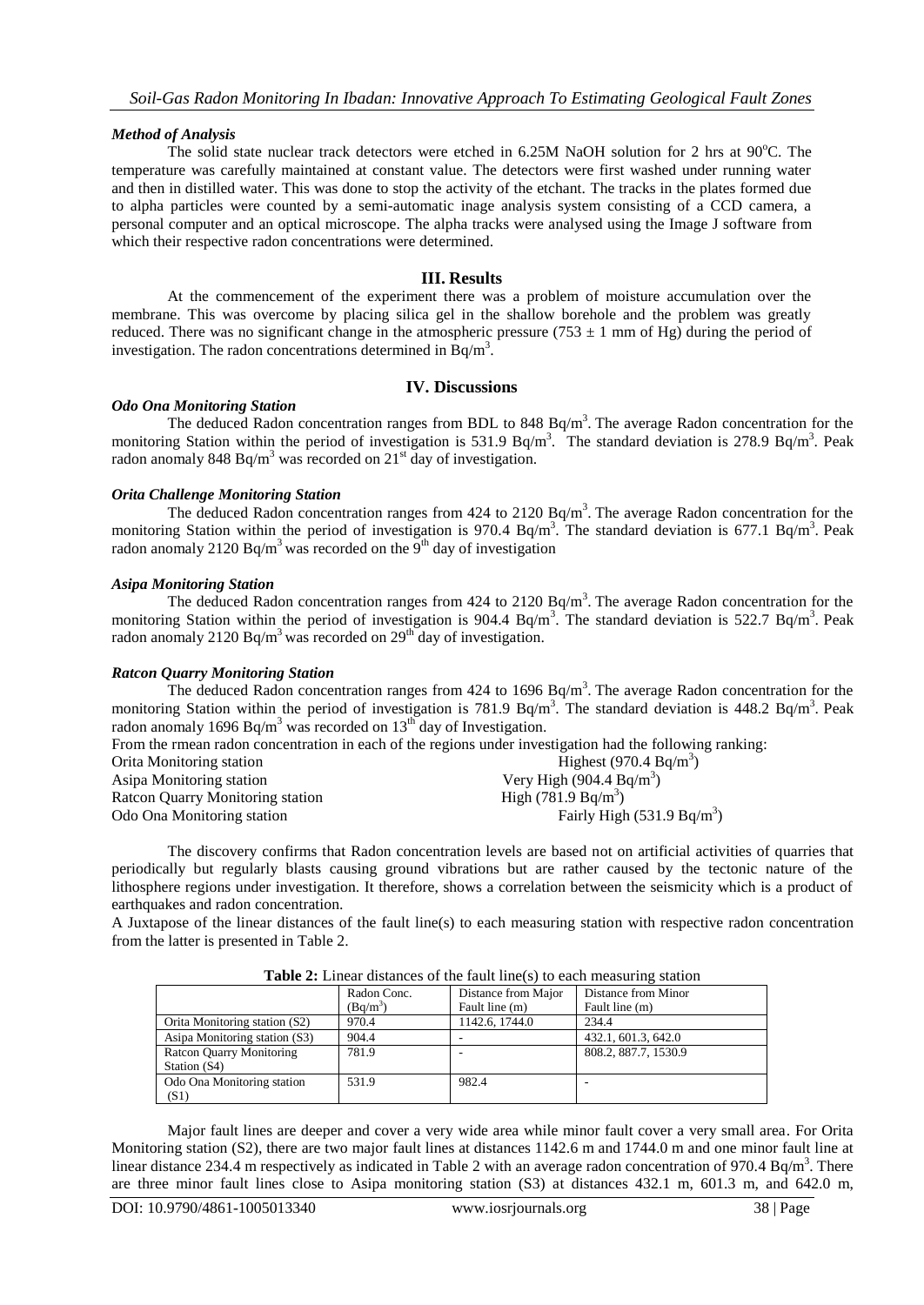respectively. The average radon concentration for this station is  $904.4 \text{ Bq/m}^3$ . Three minor faults at  $808.2 \text{ m}$ ,  $887.6 \text{ m}$ and 1530 m respectively are measured on the map (Fig. 4) from the Ratcon Quarry monitoring station (S2) with an average radon concentration of 781.9  $Bq/m<sup>3</sup>$ . Only one major fault line was observed at 982.4 m from Odo Ona monitoring station (S1) whose average radon concentration is 970.4 Bq/m<sup>3</sup>.

An instructive pattern could be deduced from the result tabulated in the table 2. As the mean radon concentration increases with respect to the monitoring stations, average distance of each station to a fault line increases. That is, the closer the distance from a fault line to a measuring station, the higher the radon concentration there.

Each fault line accumulates radon gas. S2 (Orita) has the highest value of radon concentration because it is situated close to two major faults and a minor fault. Although, radon concentration measured at a monitoring station should be relative to the distances from the station, major fault lines will accumulate more radon gas and the net count will be higher though farther than minor faults. S1(Odo Ona) should literally have the highest radon concentration following this line of thought but the number of fault lines close to other monitoring stations makes the total radon concentration measured at other monitoring stations exceed that of S1. This implies that the number of fault lines close to the monitoring station is also a vital parameter which influences radon concentration in an area of investigation.



**Fig.4:** Variation in distances from minor fault lines with radon concentrations at the stations**.**

#### **V. Conclusion**

Radon concentration levels in Odo-ona area indicates occurrence of small foreshocks along this region. Radon concentration is higher in Odo-ona Elewe area of Ibadan than other areas of study (Asipa, Orita, Ratcon) which shows that Odo-ona area is close to a fault zone. Increase in radon concentration is influenced by the quarry activities in the extreme region of Odo-ona (Ratcon).

#### **Acknowledgements**

The authors are grateful to INFN, Trieste, Italy and Professor G. Giannini of the University of Trieste and INFN, Trieste, Italy, for the supply of the CR-39 detectors used in this work. They are also grateful to the occupants of the dwellings around the surveyed area for their kind cooperation during the measurements.

#### **References**

- [1]. [Segovia,](https://www.sciencedirect.com/science/article/abs/pii/S1350448799001420#!) N., [Mena,](https://www.sciencedirect.com/science/article/abs/pii/S1350448799001420#!) M.,[. Peña,](https://www.sciencedirect.com/science/article/abs/pii/S1350448799001420#!) P., [Tamez,](https://www.sciencedirect.com/science/article/abs/pii/S1350448799001420#!) E., [Seidel](https://www.sciencedirect.com/science/article/abs/pii/S1350448799001420#!) J.L.[, Monnin,](https://www.sciencedirect.com/science/article/abs/pii/S1350448799001420#!) M., an[d Valdes](https://www.sciencedirect.com/science/article/abs/pii/S1350448799001420#!), C.(1999). Soil radon time series: Surveys in seismic and volcanic areas. [Radiation Measurements,](https://www.sciencedirect.com/science/journal/13504487) Vol. [31, Issues 1–6,](https://www.sciencedirect.com/science/journal/13504487/31/1) 307-312.
- [2]. Durrani, S.A. and Radomir I. (1997) Radon measurements by etched track detectors. Applications in Radiation Protection, Earth Sciences and the Environment. World Scientific Publishing.
- [3]. Oyawoye, M.O. (1972) The Basement Complex of Nigeria. African Geology. Ibadan University Press, 67 99.